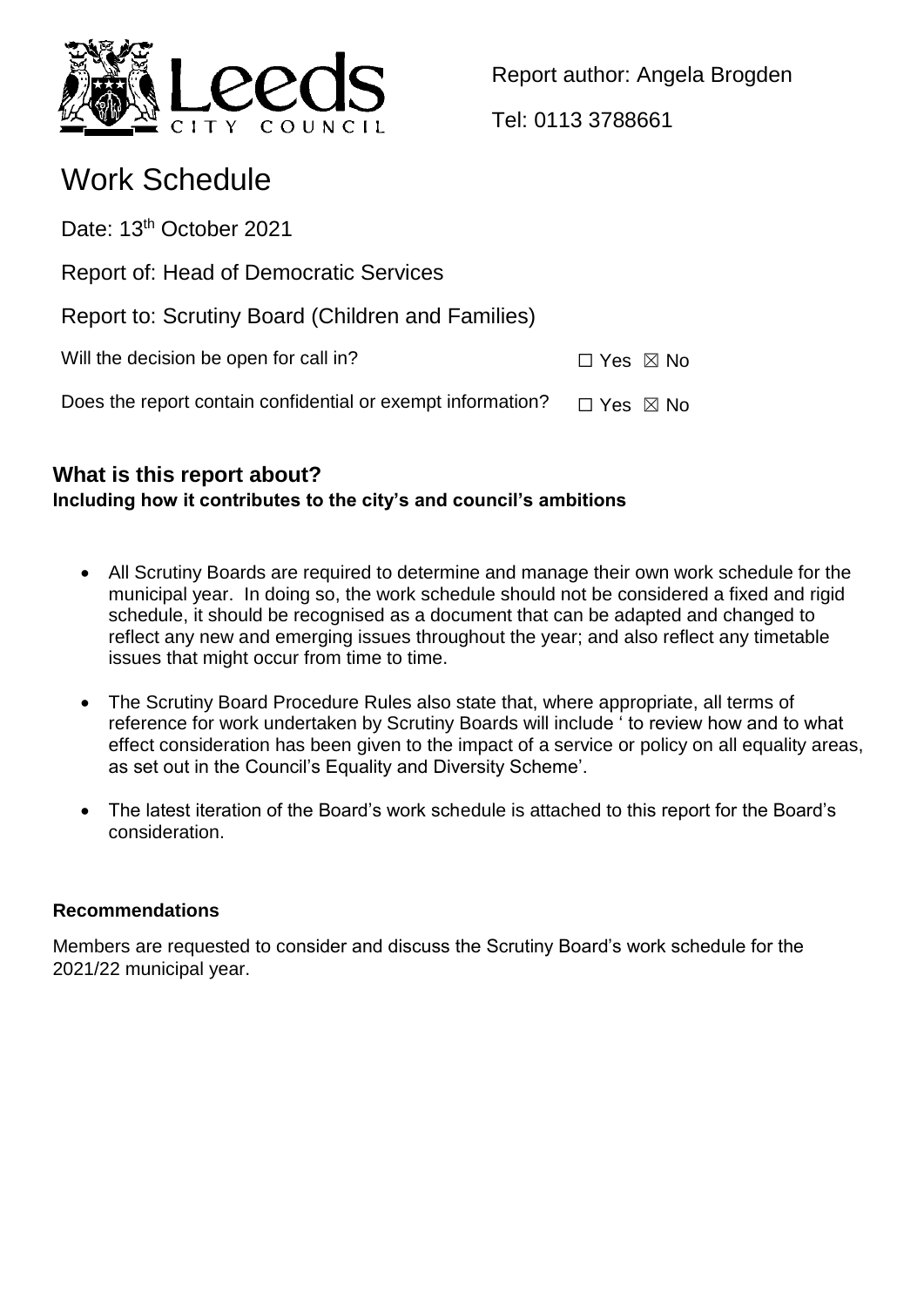## **Why is the proposal being put forward?**

- 1. All Scrutiny Boards are required to determine and manage their own work schedule for the municipal year and therefore the latest iteration of the Board's work schedule for the remainder of the municipal year is attached as Appendix 1 for Members' consideration.
- 2. The latest Executive Board minutes from the meeting held on 22<sup>nd</sup> September 2021 are also attached as Appendix 2. The Scrutiny Board is asked to consider and note the Executive Board minutes, insofar as they relate to the remit of the Scrutiny Board; and consider any matter where specific scrutiny activity may also be warranted.

## Developing the work schedule

- 3. When considering any developments and/or modifications to the work schedule, effort should be undertaken to:
	- Avoid unnecessary duplication by having a full appreciation of any existing forums already having oversight of, or monitoring a particular issue.
	- Ensure any Scrutiny undertaken has clarity and focus of purpose and will add value and can be delivered within an agreed time frame.
	- Avoid pure "information items" except where that information is being received as part of a policy/scrutiny review.
	- Seek advice about available resources and relevant timings, taking into consideration the workload across the Scrutiny Boards and the type of Scrutiny taking place.
	- Build in sufficient flexibility to enable the consideration of urgent matters that may arise during the year.
- 4. In addition, in order to deliver the work schedule, the Board may need to take a flexible approach and undertake activities outside the formal schedule of meetings – such as working groups and site visits, where necessary and appropriate. This flexible approach may also require additional formal meetings of the Scrutiny Board.

### Developments since the previous Scrutiny Board meeting

5. Following the Scrutiny Board's September meeting, an additional item had been placed on the agenda for today's meeting in relation to the Leeds Youth Justice Plan. As a Budget and Policy Framework document, the Scrutiny Board has been asked to consider the new Leeds Youth Justice Plan 2021 - 24 prior to it being considered by Executive Board in November 2021 and then taken to full Council in January 2022 for approval and adoption.

## **What impact will this proposal have?**

| <b>Wards affected: All</b>        |       |     |  |
|-----------------------------------|-------|-----|--|
| Have ward members been consulted? | ™ Yes | ⊤No |  |

6. All Scrutiny Boards are required to determine and manage their own work schedule for the municipal year.

## **What consultation and engagement has taken place?**

7. The Vision for Scrutiny also states that Scrutiny Boards should seek the advice of the Scrutiny officer, the relevant Director and Executive Member about available resources prior to agreeing items of work.